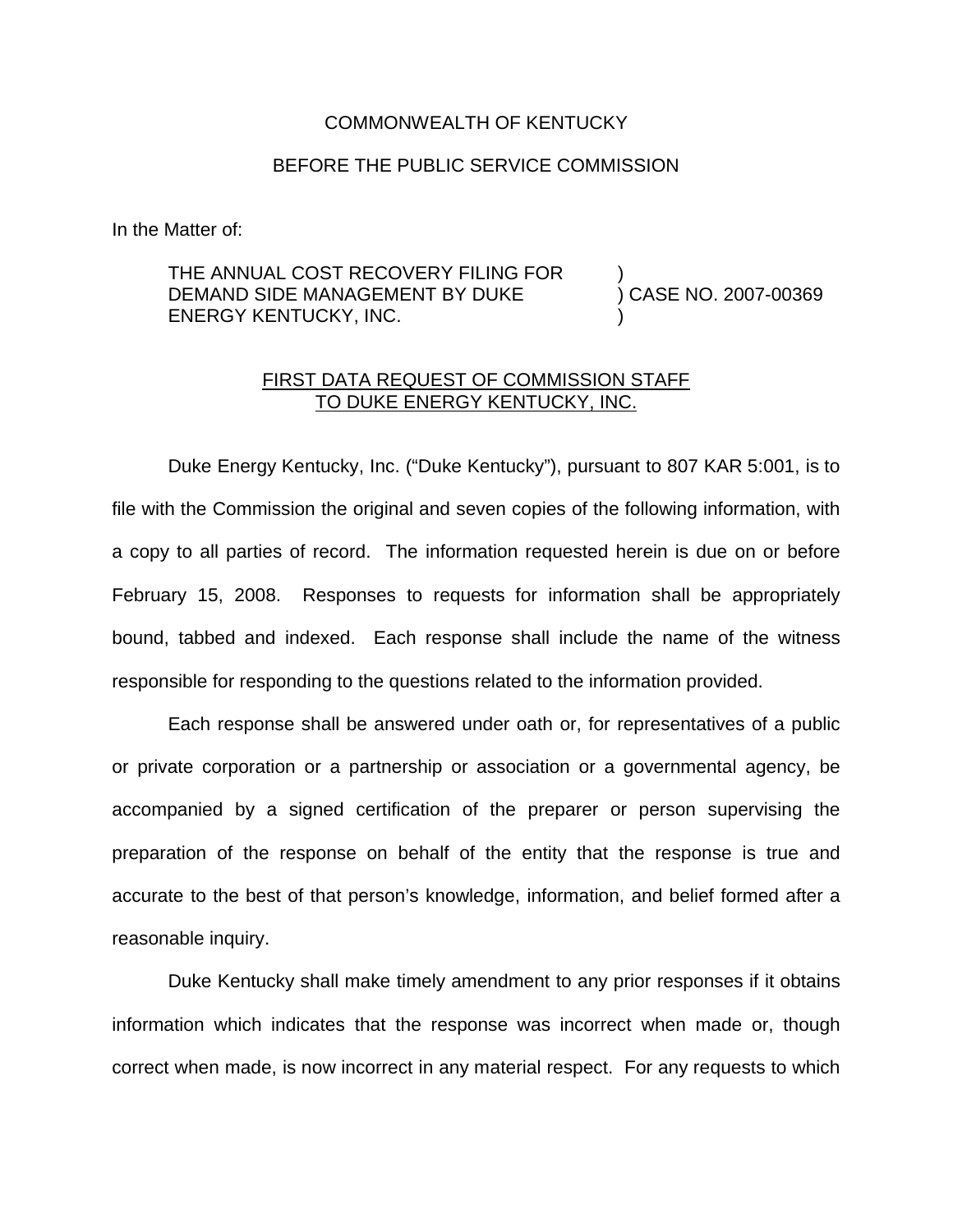Duke Kentucky fails or refuses to furnish all or part of the requested information, Duke Kentucky shall provide a written explanation of the specific grounds for its failure to completely and precisely respond.

Careful attention should be given to copied material to ensure that it is legible. When the requested information has been previously provided in this proceeding in the requested format, reference may be made to the specific location of that information in responding to this request. When applicable, the requested information shall be separately provided for total company operations and jurisdictional operations.

1. Refer to pages 7 through 42 of the Application. The evaluations for most of Duke Kentucky's demand-side management ("DSM") programs include participation numbers for the first 6 months of 2007. To the extent available, provide an update of the level of participation for calendar year 2007 for the following programs:

a. Residential Conservation and Energy Education, page 8 – weatherization services provided.

b. Residential Conservation and Energy Education, page 11 – refrigerators tested and replaced.

c. Residential Home Energy House Call, page 13 – customer participation.

d. Power Manager, page 23 – completed switch installations and customer enrollments.

e. Energy Efficiency Website, On-line Energy Assessment and Free Energy Efficiency Starter Kit, page 28 – number of kits mailed.

-2- Case No. 2007-00369